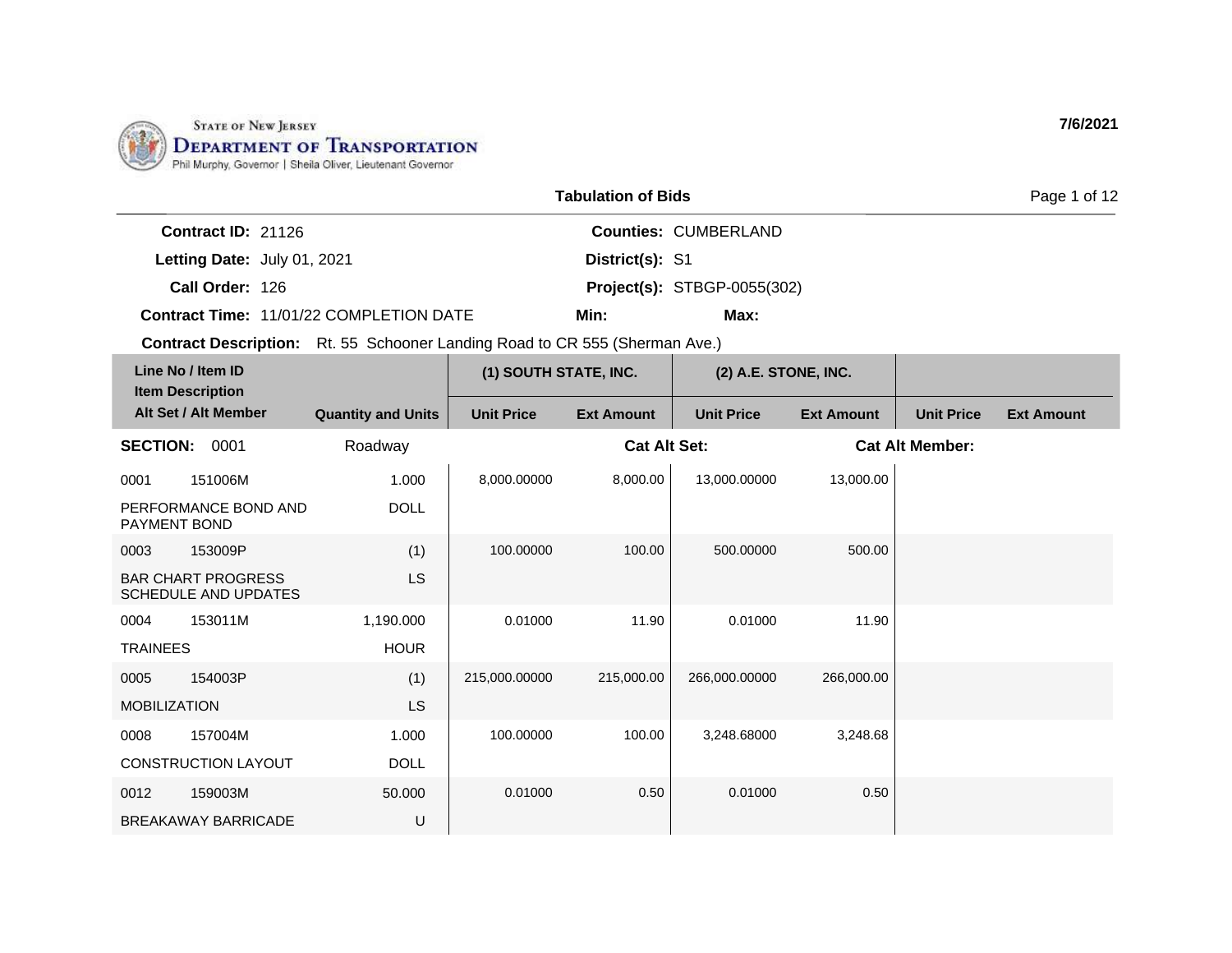

|                             |                                                | <b>Tabulation of Bids</b> |                                    | Page 2 of 12 |
|-----------------------------|------------------------------------------------|---------------------------|------------------------------------|--------------|
| Contract $ID: 21126$        |                                                |                           | <b>Counties: CUMBERLAND</b>        |              |
| Letting Date: July 01, 2021 |                                                | District(s): S1           |                                    |              |
| Call Order: 126             |                                                |                           | <b>Project(s): STBGP-0055(302)</b> |              |
|                             | <b>Contract Time: 11/01/22 COMPLETION DATE</b> | Min:                      | Max:                               |              |

|                     | Line No / Item ID<br><b>Item Description</b> |                           | (1) SOUTH STATE, INC. |                     | (2) A.E. STONE, INC. |                   |                        |                   |
|---------------------|----------------------------------------------|---------------------------|-----------------------|---------------------|----------------------|-------------------|------------------------|-------------------|
|                     | Alt Set / Alt Member                         | <b>Quantity and Units</b> | <b>Unit Price</b>     | <b>Ext Amount</b>   | <b>Unit Price</b>    | <b>Ext Amount</b> | <b>Unit Price</b>      | <b>Ext Amount</b> |
| <b>SECTION:</b>     | 0001                                         | Roadway                   |                       | <b>Cat Alt Set:</b> |                      |                   | <b>Cat Alt Member:</b> |                   |
| 0013                | 159006M                                      | 150.000                   | 0.01000               | 1.50                | 0.01000              | 1.50              |                        |                   |
| <b>DRUM</b>         |                                              | U                         |                       |                     |                      |                   |                        |                   |
| 0014                | 159009M                                      | 500.000                   | 0.01000               | 5.00                | 0.01000              | 5.00              |                        |                   |
| <b>TRAFFIC CONE</b> |                                              | U                         |                       |                     |                      |                   |                        |                   |
| 0015                | 159012M                                      | 1,357.000                 | 0.01000               | 13.57               | 0.01000              | 13.57             |                        |                   |
|                     | <b>CONSTRUCTION SIGNS</b>                    | <b>SF</b>                 |                       |                     |                      |                   |                        |                   |
| 0016                | 159015M                                      | 1.000                     | 150.00000             | 150.00              | 2,000.00000          | 2,000.00          |                        |                   |
| SIGN, 4' X 8'       | <b>CONSTRUCTION IDENTIFICATION</b>           | U                         |                       |                     |                      |                   |                        |                   |
| 0017                | 159027M                                      | 4.000                     | 10.00000              | 40.00               | 0.01000              | 0.04              |                        |                   |
|                     | FLASHING ARROW BOARD, 4' X 8'                | U                         |                       |                     |                      |                   |                        |                   |
| 0018                | 159030M                                      | 4.000                     | 100.00000             | 400.00              | 2,500.00000          | 10,000.00         |                        |                   |
| <b>SIGN</b>         | PORTABLE VARIABLE MESSAGE                    | U                         |                       |                     |                      |                   |                        |                   |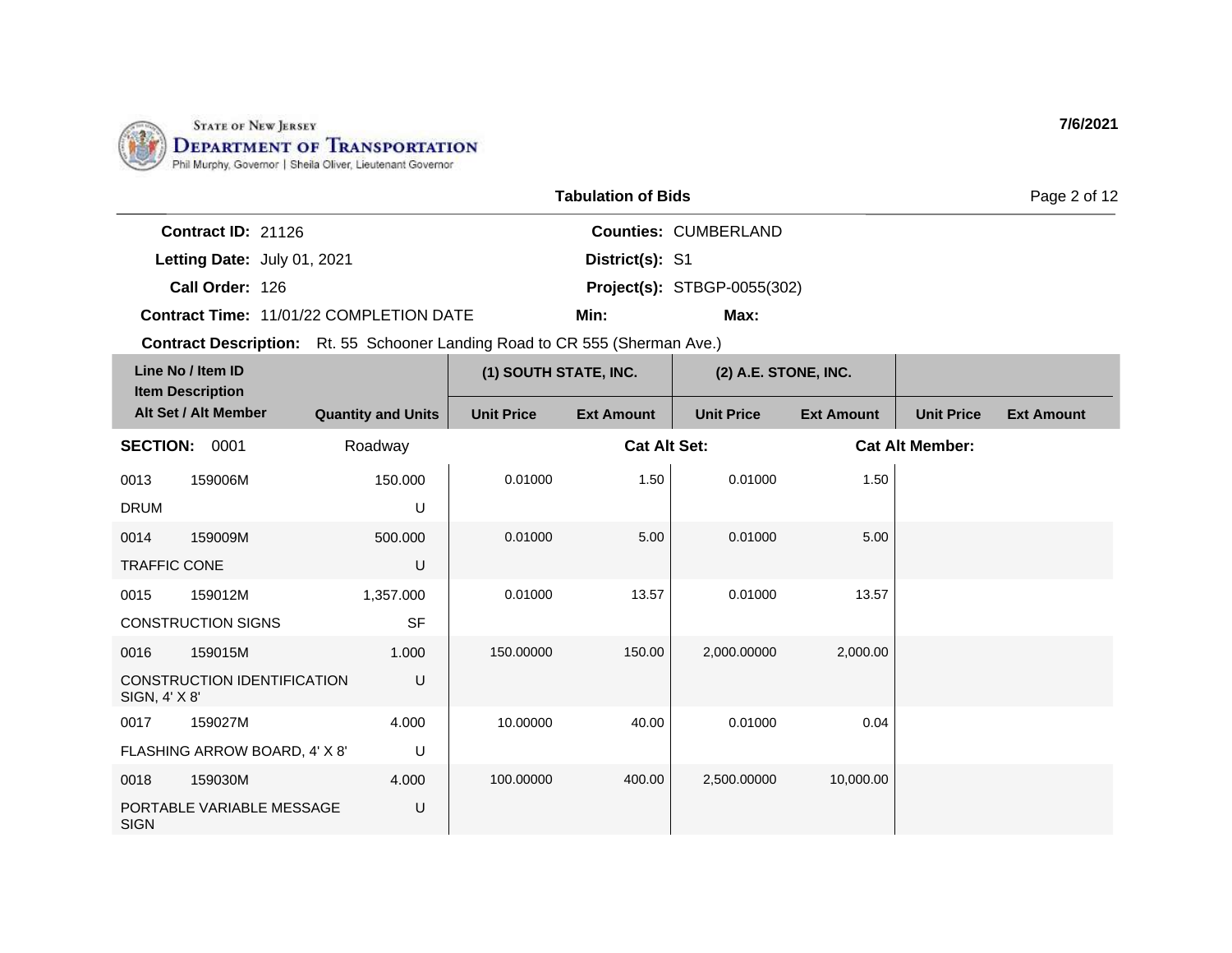

|                                                | <b>Tabulation of Bids</b> |                                    | Page 3 of 12 |  |  |
|------------------------------------------------|---------------------------|------------------------------------|--------------|--|--|
| Contract $ID: 21126$                           |                           | <b>Counties: CUMBERLAND</b>        |              |  |  |
| Letting Date: July 01, 2021                    | District(s): S1           |                                    |              |  |  |
| Call Order: 126                                |                           | <b>Project(s): STBGP-0055(302)</b> |              |  |  |
| <b>Contract Time: 11/01/22 COMPLETION DATE</b> | Min:                      | Max:                               |              |  |  |

| Line No / Item ID<br><b>Item Description</b> |                                                            | (1) SOUTH STATE, INC.     |                   | (2) A.E. STONE, INC. |                   |                   |                        |                   |
|----------------------------------------------|------------------------------------------------------------|---------------------------|-------------------|----------------------|-------------------|-------------------|------------------------|-------------------|
|                                              | Alt Set / Alt Member                                       | <b>Quantity and Units</b> | <b>Unit Price</b> | <b>Ext Amount</b>    | <b>Unit Price</b> | <b>Ext Amount</b> | <b>Unit Price</b>      | <b>Ext Amount</b> |
| <b>SECTION:</b>                              | 0001                                                       | Roadway                   |                   | <b>Cat Alt Set:</b>  |                   |                   | <b>Cat Alt Member:</b> |                   |
| 0019                                         | 159108M                                                    | 4.000                     | 200.00000         | 800.00               | 0.01000           | 0.04              |                        |                   |
|                                              | <b>TRAFFIC CONTROL TRUCK WITH</b><br>MOUNTED CRASH CUSHION | U                         |                   |                      |                   |                   |                        |                   |
| 0020                                         | 159138M                                                    | 15.000                    | 1.00000           | 15.00                | 1,500.00000       | 22,500.00         |                        |                   |
| <b>HMA PATCH</b>                             |                                                            | T                         |                   |                      |                   |                   |                        |                   |
| 0021                                         | 159300M                                                    | 217,724.000               | 0.01000           | 2,177.24             | 0.20000           | 43,544.80         |                        |                   |
|                                              | TRAFFIC STRIPES, LATEX, 4"                                 | LF                        |                   |                      |                   |                   |                        |                   |
| 0022                                         | 159302M                                                    | 6,100.000                 | 0.01000           | 61.00                | 0.01000           | 61.00             |                        |                   |
|                                              | TRAFFIC STRIPES, LATEX, 8"                                 | LF                        |                   |                      |                   |                   |                        |                   |
| 0023                                         | 159314M                                                    | 990.000                   | 0.01000           | 9.90                 | 0.01000           | 9.90              |                        |                   |
| LATEX, 24"                                   | <b>TRAFFIC MARKINGS LINES,</b>                             | LF                        |                   |                      |                   |                   |                        |                   |
| 0024                                         | 160004M                                                    | 1.000                     | 2,000.00000       | 2,000.00             | 2,000.00000       | 2,000.00          |                        |                   |
|                                              | <b>FUEL PRICE ADJUSTMENT</b>                               | <b>DOLL</b>               |                   |                      |                   |                   |                        |                   |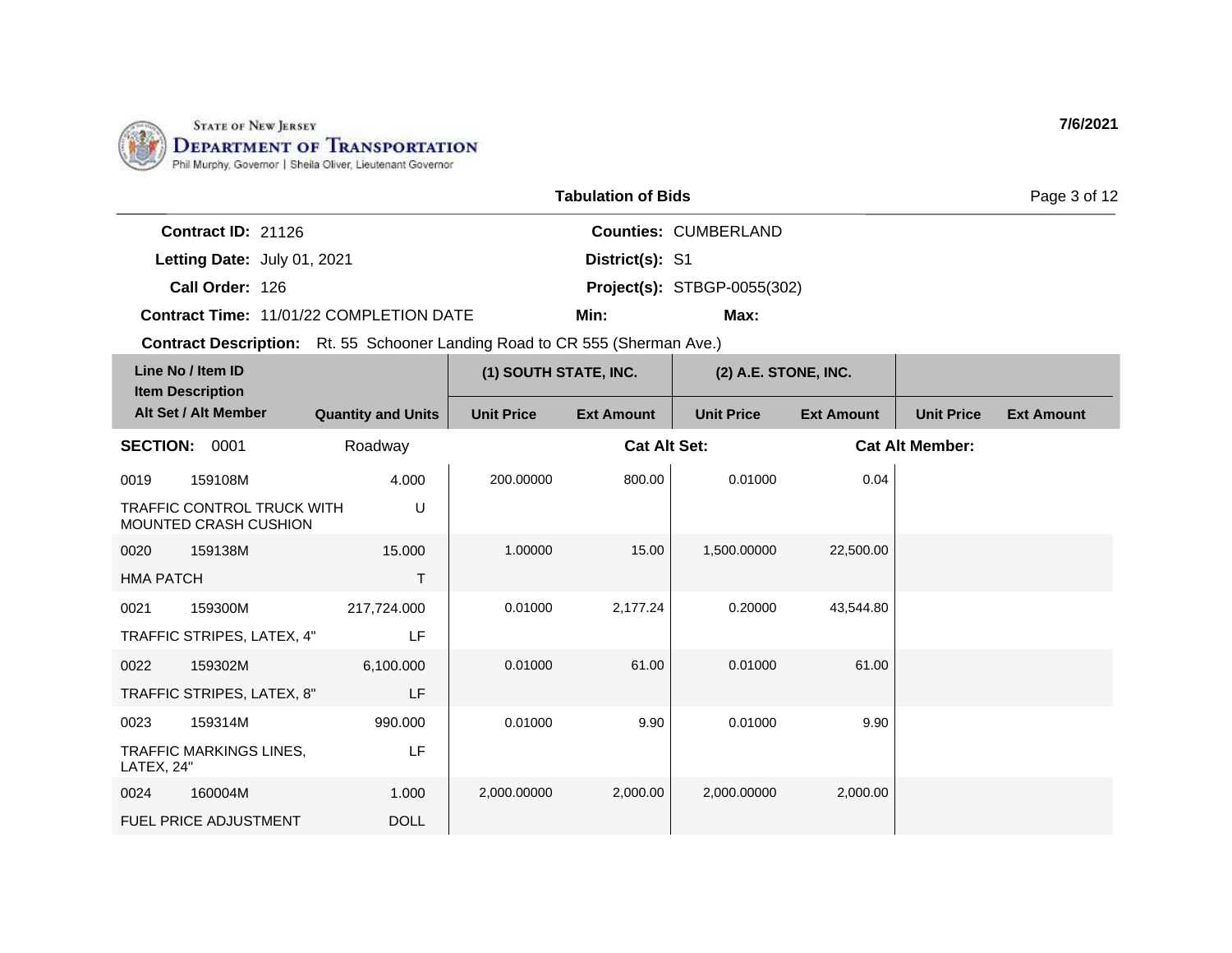

|                                                | <b>Tabulation of Bids</b>          | Page 4 of 12 |
|------------------------------------------------|------------------------------------|--------------|
| <b>Contract ID:</b> $21126$                    | <b>Counties: CUMBERLAND</b>        |              |
| Letting Date: July 01, 2021                    | District(s): S1                    |              |
| Call Order: 126                                | <b>Project(s): STBGP-0055(302)</b> |              |
| <b>Contract Time: 11/01/22 COMPLETION DATE</b> | Min:<br>Max:                       |              |

| Line No / Item ID<br><b>Item Description</b> |                                                        |                           | (1) SOUTH STATE, INC. |                     | (2) A.E. STONE, INC. |                   |                        |                   |
|----------------------------------------------|--------------------------------------------------------|---------------------------|-----------------------|---------------------|----------------------|-------------------|------------------------|-------------------|
|                                              | Alt Set / Alt Member                                   | <b>Quantity and Units</b> | <b>Unit Price</b>     | <b>Ext Amount</b>   | <b>Unit Price</b>    | <b>Ext Amount</b> | <b>Unit Price</b>      | <b>Ext Amount</b> |
| <b>SECTION:</b>                              | 0001                                                   | Roadway                   |                       | <b>Cat Alt Set:</b> |                      |                   | <b>Cat Alt Member:</b> |                   |
| 0025                                         | 160007M                                                | 1.000                     | 9,000.00000           | 9,000.00            | 9,000.00000          | 9,000.00          |                        |                   |
|                                              | ASPHALT PRICE ADJUSTMENT                               | <b>DOLL</b>               |                       |                     |                      |                   |                        |                   |
| 0026                                         | 161003P                                                | (1)                       | 1.00000               | 1.00                | 100.00000            | 100.00            |                        |                   |
| <b>FINAL CLEANUP</b>                         |                                                        | <b>LS</b>                 |                       |                     |                      |                   |                        |                   |
| 0027                                         | 201003P                                                | (1)                       | 40,000.00000          | 40,000.00           | 40,000.00000         | 40,000.00         |                        |                   |
| <b>CLEARING SITE</b>                         |                                                        | LS                        |                       |                     |                      |                   |                        |                   |
| 0028                                         | 401017P                                                | 8,423.000                 | 12.00000              | 101,076.00          | 25.00000             | 210,575.00        |                        |                   |
| MICRO-MILLING                                |                                                        | SY                        |                       |                     |                      |                   |                        |                   |
| 0029                                         | 401021M                                                | 200.000                   | 6.00000               | 1,200.00            | 0.01000              | 2.00              |                        |                   |
| <b>REPAIR</b>                                | <b>HOT MIX ASPHALT PAVEMENT</b>                        | SY                        |                       |                     |                      |                   |                        |                   |
| 0030                                         | 401024M                                                | 1,000.000                 | 1.25000               | 1,250.00            | 5.00000              | 5,000.00          |                        |                   |
|                                              | SEALING OF CRACKS IN HOT MIX<br>ASPHALT SURFACE COURSE | LF                        |                       |                     |                      |                   |                        |                   |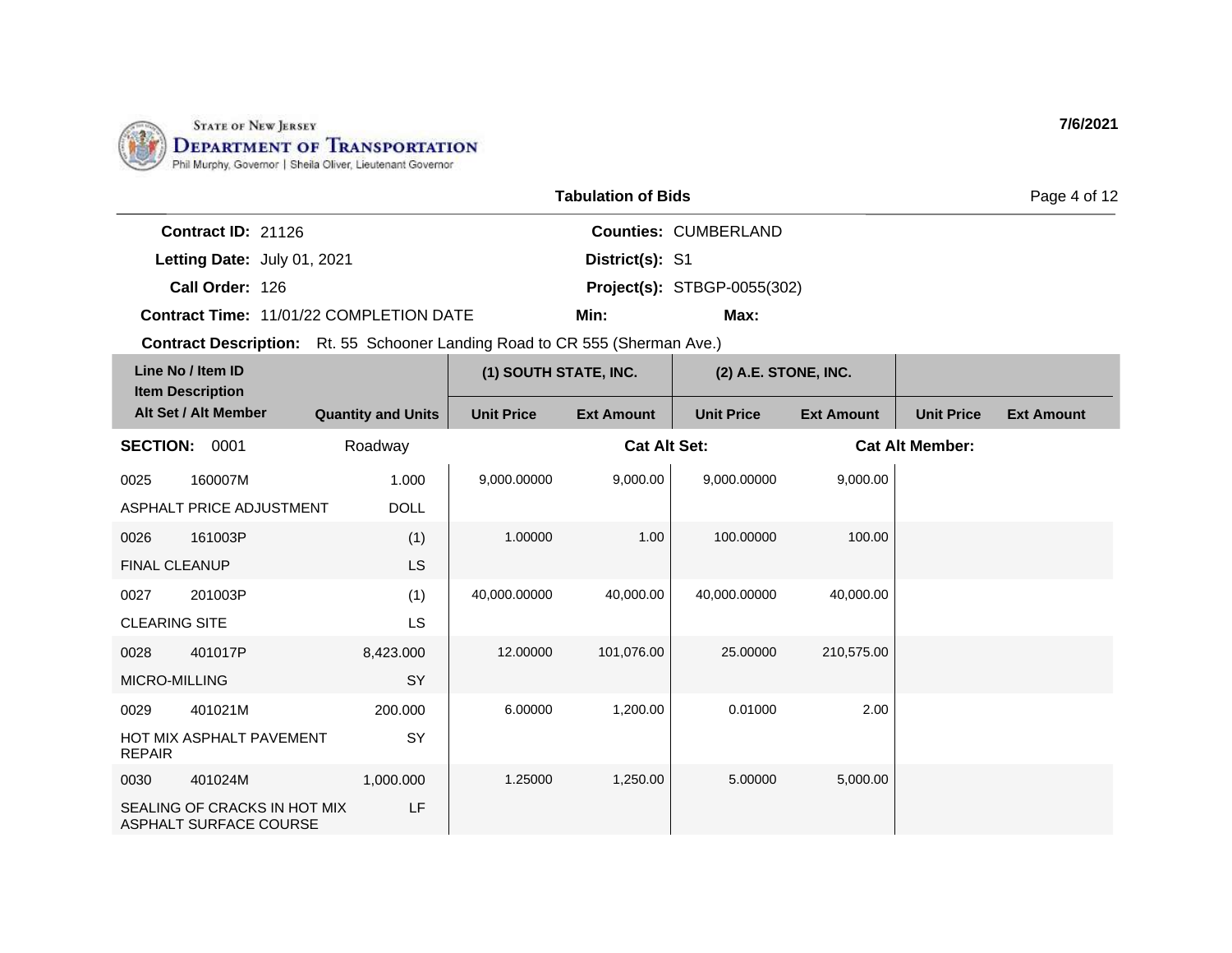

|                           |                                                | <b>Tabulation of Bids</b> |                                    |
|---------------------------|------------------------------------------------|---------------------------|------------------------------------|
| <b>Contract ID: 21126</b> |                                                |                           | <b>Counties: CUMBERLAND</b>        |
|                           | Letting Date: July 01, 2021                    | District(s): S1           |                                    |
| Call Order: 126           |                                                |                           | <b>Project(s): STBGP-0055(302)</b> |
|                           | <b>Contract Time: 11/01/22 COMPLETION DATE</b> | Min:                      | Max:                               |

| Line No / Item ID<br><b>Item Description</b> |                             |                           | (1) SOUTH STATE, INC. |                     | (2) A.E. STONE, INC. |                        |                   |                   |
|----------------------------------------------|-----------------------------|---------------------------|-----------------------|---------------------|----------------------|------------------------|-------------------|-------------------|
|                                              | Alt Set / Alt Member        | <b>Quantity and Units</b> | <b>Unit Price</b>     | <b>Ext Amount</b>   | <b>Unit Price</b>    | <b>Ext Amount</b>      | <b>Unit Price</b> | <b>Ext Amount</b> |
| <b>SECTION:</b>                              | 0001                        | Roadway                   |                       | <b>Cat Alt Set:</b> |                      | <b>Cat Alt Member:</b> |                   |                   |
| 0031                                         | 401030M                     | 16,089.000                | 0.01000               | 160.89              | 0.01000              | 160.89                 |                   |                   |
| <b>TACK COAT</b>                             |                             | GAL                       |                       |                     |                      |                        |                   |                   |
| 0032                                         | 403003M                     | 5,450.000                 | 185.00000             | 1,008,250.00        | 220.00000            | 1,199,000.00           |                   |                   |
|                                              | ULTRA-THIN FRICTION COURSE  | т                         |                       |                     |                      |                        |                   |                   |
| 0033                                         | 403005M                     | 26,815.000                | 2.95000               | 79,104.25           | 0.01000              | 268.15                 |                   |                   |
|                                              | POLYMER MODIFIED TACK COAT  | GAL                       |                       |                     |                      |                        |                   |                   |
| 0034                                         | 421007M                     | 20,600.000                | 4.00000               | 82,400.00           | 5.00000              | 103,000.00             |                   |                   |
|                                              | MICROPAVING JOINTS          | LF                        |                       |                     |                      |                        |                   |                   |
| 0035                                         | 421010M                     | 1,200.000                 | 95.00000              | 114,000.00          | 130.00000            | 156,000.00             |                   |                   |
| Ш                                            | SLURRY SEAL AGGREGATE, TYPE | Τ                         |                       |                     |                      |                        |                   |                   |
| 0036                                         | 421011M                     | 35,415.000                | 8.50000               | 301,027.50          | 12.00000             | 424,980.00             |                   |                   |
|                                              | <b>SLURRY SEAL EMULSION</b> | GAL                       |                       |                     |                      |                        |                   |                   |

**7/6/2021**

Page 5 of 12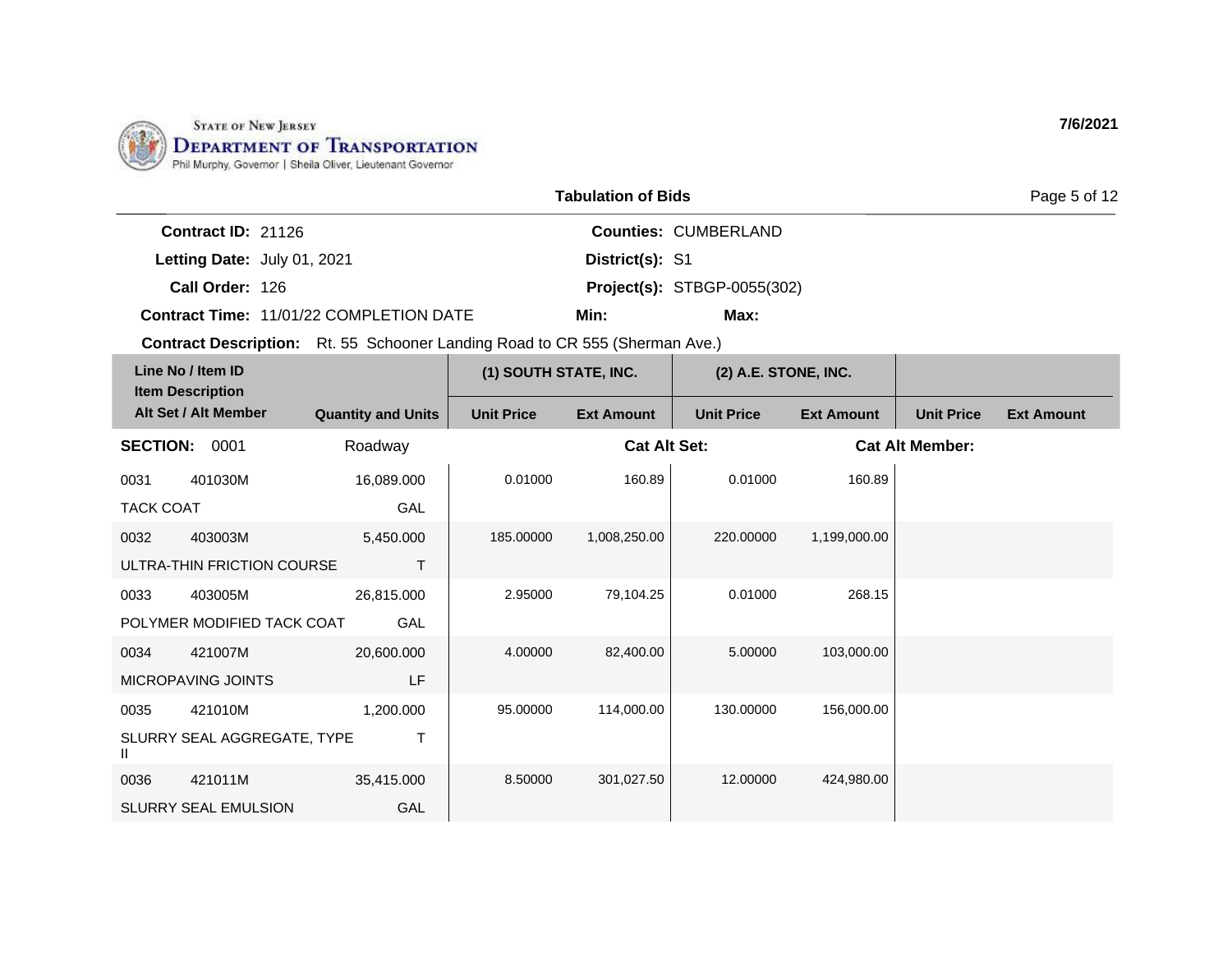

|                                                | <b>Tabulation of Bids</b> |                                    |  |  |  |
|------------------------------------------------|---------------------------|------------------------------------|--|--|--|
| <b>Contract ID:</b> $21126$                    |                           | <b>Counties: CUMBERLAND</b>        |  |  |  |
| Letting Date: July 01, 2021                    | District(s): S1           |                                    |  |  |  |
| Call Order: 126                                |                           | <b>Project(s): STBGP-0055(302)</b> |  |  |  |
| <b>Contract Time: 11/01/22 COMPLETION DATE</b> | Min:                      | Max:                               |  |  |  |

| Line No / Item ID<br><b>Item Description</b> |                            |                           | (1) SOUTH STATE, INC. |                     | (2) A.E. STONE, INC. |                   |                        |                   |
|----------------------------------------------|----------------------------|---------------------------|-----------------------|---------------------|----------------------|-------------------|------------------------|-------------------|
|                                              | Alt Set / Alt Member       | <b>Quantity and Units</b> | <b>Unit Price</b>     | <b>Ext Amount</b>   | <b>Unit Price</b>    | <b>Ext Amount</b> | <b>Unit Price</b>      | <b>Ext Amount</b> |
| <b>SECTION:</b>                              | 0001                       | Roadway                   |                       | <b>Cat Alt Set:</b> |                      |                   | <b>Cat Alt Member:</b> |                   |
| 0037                                         | 602099M                    | 5.000                     | 400.00000             | 2,000.00            | 750.00000            | 3,750.00          |                        |                   |
|                                              | RESET EXISTING CASTING     | U                         |                       |                     |                      |                   |                        |                   |
| 0038                                         | 602213M                    | 2.000                     | 500.00000             | 1,000.00            | 500.00000            | 1,000.00          |                        |                   |
| <b>CURB PIECE</b>                            |                            | U                         |                       |                     |                      |                   |                        |                   |
| 0039                                         | 607018P                    | 100.000                   | 100.00000             | 10,000.00           | 50.00000             | 5,000.00          |                        |                   |
| <b>CURB</b>                                  | 9" X 16" CONCRETE VERTICAL | LF                        |                       |                     |                      |                   |                        |                   |
| 0040                                         | 607030P                    | 100.000                   | 100.00000             | 10,000.00           | 50,00000             | 5,000.00          |                        |                   |
| <b>CURB</b>                                  | 12" X 13" CONCRETE SLOPING | LF                        |                       |                     |                      |                   |                        |                   |
| 0041                                         | 610003M                    | 54,431.000                | 0.42000               | 22,861.02           | 0.45000              | 24,493.95         |                        |                   |
|                                              | TRAFFIC STRIPES, 4"        | LF                        |                       |                     |                      |                   |                        |                   |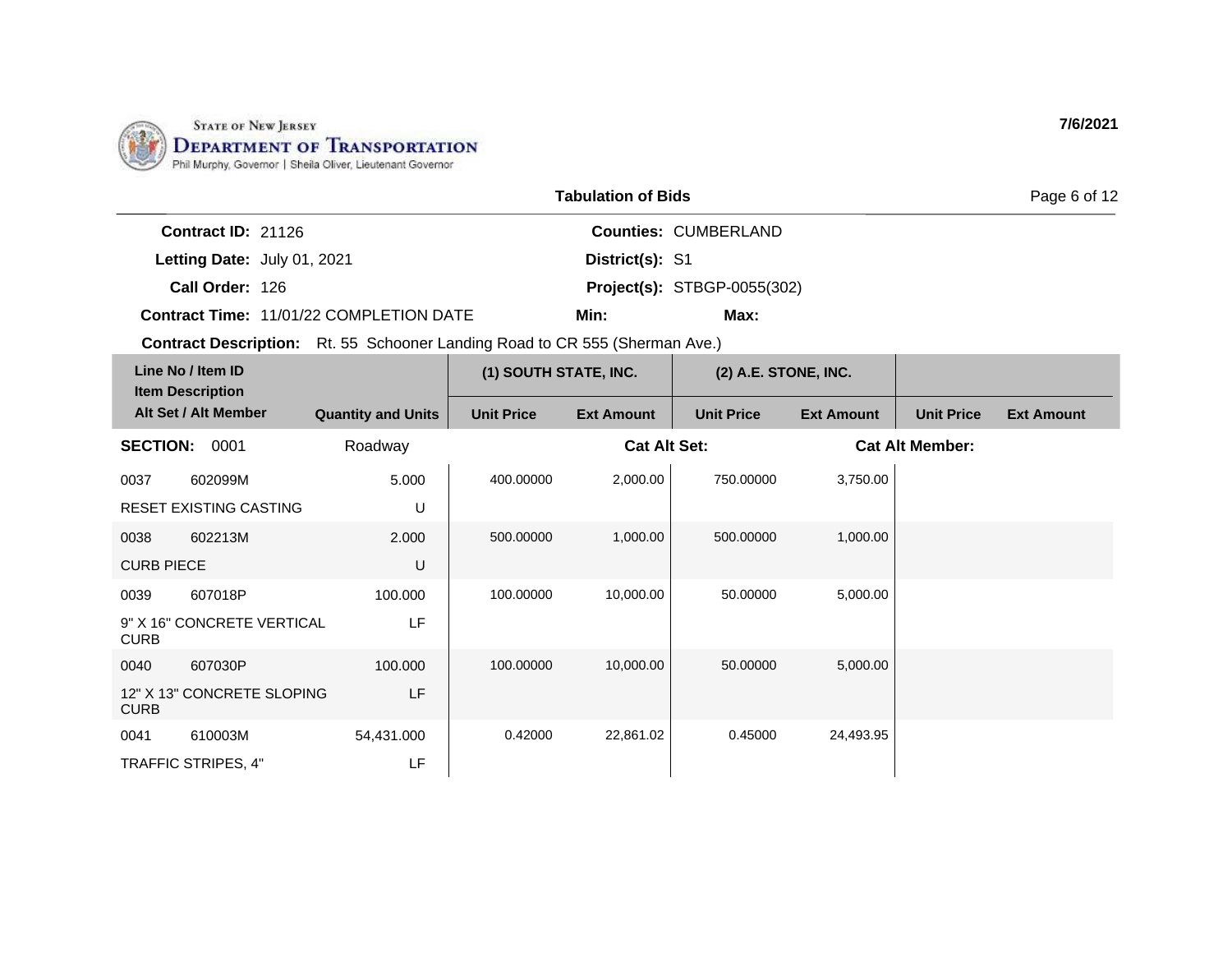

|                             |                                                | <b>Tabulation of Bids</b> |                                    | Page 7 of 12 |
|-----------------------------|------------------------------------------------|---------------------------|------------------------------------|--------------|
| Contract $ID: 21126$        |                                                |                           | <b>Counties: CUMBERLAND</b>        |              |
| Letting Date: July 01, 2021 |                                                | District(s): S1           |                                    |              |
| Call Order: 126             |                                                |                           | <b>Project(s): STBGP-0055(302)</b> |              |
|                             | <b>Contract Time: 11/01/22 COMPLETION DATE</b> | Min:                      | Max:                               |              |

| Line No / Item ID<br><b>Item Description</b> |                              | (1) SOUTH STATE, INC.     |                   | (2) A.E. STONE, INC. |                   |                   |                        |                   |
|----------------------------------------------|------------------------------|---------------------------|-------------------|----------------------|-------------------|-------------------|------------------------|-------------------|
|                                              | Alt Set / Alt Member         | <b>Quantity and Units</b> | <b>Unit Price</b> | <b>Ext Amount</b>    | <b>Unit Price</b> | <b>Ext Amount</b> | <b>Unit Price</b>      | <b>Ext Amount</b> |
| <b>SECTION:</b>                              | 0001                         | Roadway                   |                   | <b>Cat Alt Set:</b>  |                   |                   | <b>Cat Alt Member:</b> |                   |
| 0042                                         | 610012M                      | 405.000                   | 30.00000          | 12,150.00            | 20.00000          | 8,100.00          |                        |                   |
| <b>LENS</b>                                  | RPM, MONO-DIRECTIONAL, WHITE | U                         |                   |                      |                   |                   |                        |                   |
| 0043                                         | 610014M                      | 1,525.000                 | 0.01000           | 15.25                | 0.01000           | 15.25             |                        |                   |
|                                              | TRAFFIC MARKING LINES, 8"    | LF                        |                   |                      |                   |                   |                        |                   |
| 0044                                         | 610017M                      | 330,000                   | 0.01000           | 3.30                 | 0.01000           | 3.30              |                        |                   |
|                                              | TRAFFIC MARKING LINES, 24"   | LF                        |                   |                      |                   |                   |                        |                   |
| 0045                                         | 610018M                      | 315,000                   | 30.00000          | 9,450.00             | 20.00000          | 6,300.00          |                        |                   |
| <b>AMBER LENS</b>                            | RPM, MONO-DIRECTIONAL,       | U                         |                   |                      |                   |                   |                        |                   |
| 0046                                         | 610024M                      | 720,000                   | 5.00000           | 3,600.00             | 20.00000          | 14,400.00         |                        |                   |
| <b>REMOVAL OF RPM</b>                        |                              | U                         |                   |                      |                   |                   |                        |                   |
| 0047                                         | 610033M                      | 20,582.000                | 1.00000           | 20,582.00            | 0.75000           | 15,436.50         |                        |                   |
| <b>RUMBLE STRIP</b>                          |                              | LF                        |                   |                      |                   |                   |                        |                   |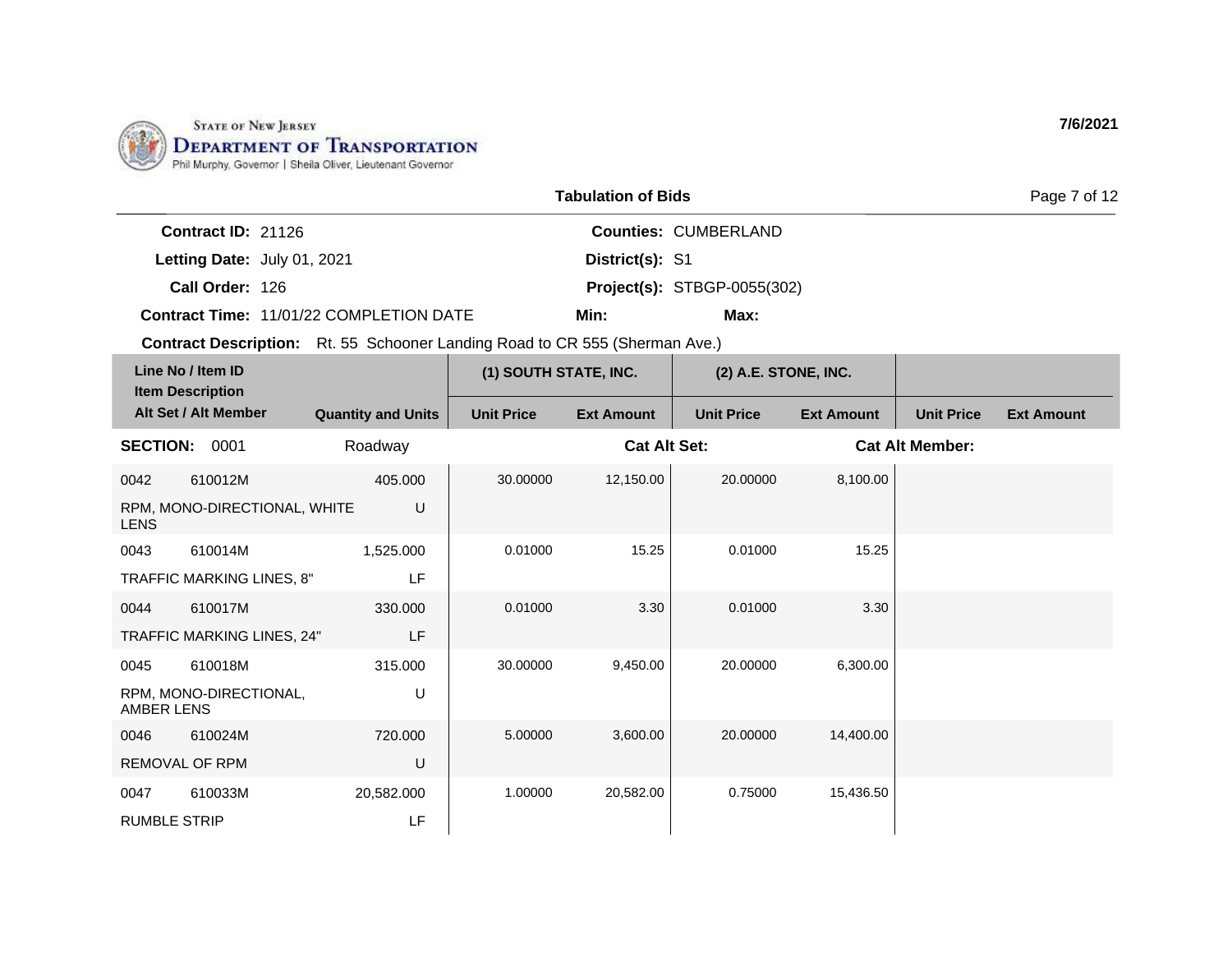

|                                                   |                                                       | Page 8 of 12          |                      |                        |                   |                   |
|---------------------------------------------------|-------------------------------------------------------|-----------------------|----------------------|------------------------|-------------------|-------------------|
| Contract ID: 21126                                |                                                       |                       | Counties: CUMBERLAND |                        |                   |                   |
| Letting Date: July 01, 2021                       |                                                       | District(s): S1       |                      |                        |                   |                   |
| Call Order: 126                                   | <b>Project(s): STBGP-0055(302)</b>                    |                       |                      |                        |                   |                   |
| <b>Contract Time: 11/01/22 COMPLETION DATE</b>    |                                                       | Min:                  | Max:                 |                        |                   |                   |
| <b>Contract Description:</b>                      | Rt. 55 Schooner Landing Road to CR 555 (Sherman Ave.) |                       |                      |                        |                   |                   |
| Line No / Item ID<br><b>Item Description</b>      |                                                       | (1) SOUTH STATE, INC. |                      | $(2)$ A.E. STONE, INC. |                   |                   |
| Alt Set / Alt Member<br><b>Quantity and Units</b> | <b>Unit Price</b>                                     | <b>Ext Amount</b>     | <b>Unit Price</b>    | <b>Ext Amount</b>      | <b>Unit Price</b> | <b>Ext Amount</b> |

| <b>SECTION:</b> | 0001                        | Roadway    |         | <b>Cat Alt Set:</b> |         |                | <b>Cat Alt Member:</b> |  |
|-----------------|-----------------------------|------------|---------|---------------------|---------|----------------|------------------------|--|
| 0048            | 610036M                     | 55,956.000 | 0.50000 | 27,978.00           | 0.50000 | 27,978.00      |                        |  |
|                 | REMOVAL OF TRAFFIC STRIPES  | LF         |         |                     |         |                |                        |  |
| 0049            | 610039M                     | 660,000    | 3.30000 | 2,178.00            | 3.00000 | 1,980.00       |                        |  |
|                 | REMOVAL OF TRAFFIC MARKINGS | <b>SF</b>  |         |                     |         |                |                        |  |
|                 | <b>Section Totals:</b>      |            |         | \$2,088,172.82      |         | \$2,624,439.97 |                        |  |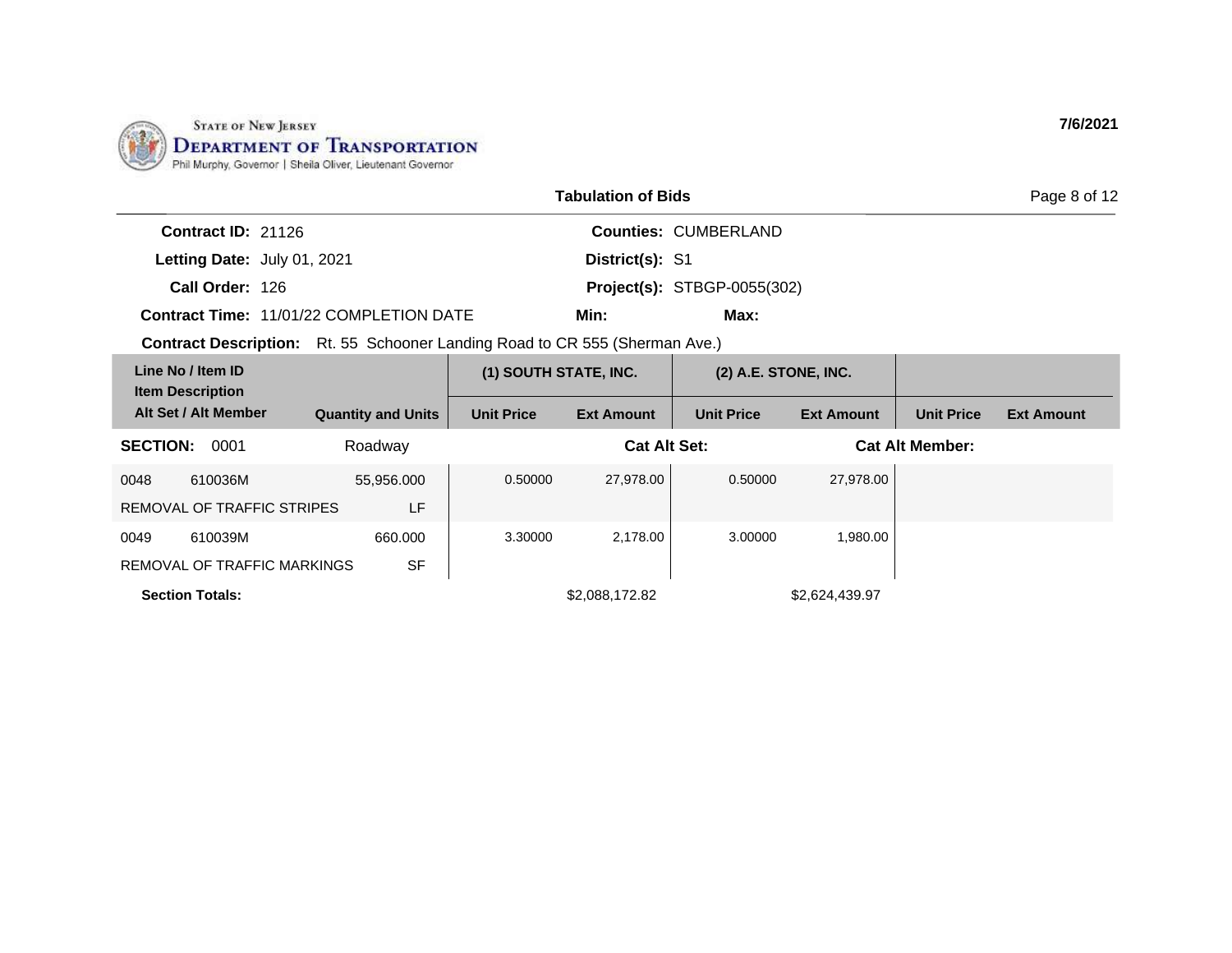

|                                                                                    |                                 |                       | <b>Tabulation of Bids</b> |                                    |                        |                   | Page 9 of 12      |
|------------------------------------------------------------------------------------|---------------------------------|-----------------------|---------------------------|------------------------------------|------------------------|-------------------|-------------------|
| <b>Contract ID: 21126</b>                                                          |                                 |                       |                           | <b>Counties: CUMBERLAND</b>        |                        |                   |                   |
| Letting Date: July 01, 2021                                                        |                                 |                       | District(s): S1           |                                    |                        |                   |                   |
| Call Order: 126                                                                    |                                 |                       |                           | <b>Project(s): STBGP-0055(302)</b> |                        |                   |                   |
| Contract Time: 11/01/22 COMPLETION DATE                                            |                                 |                       | Min:                      | Max:                               |                        |                   |                   |
| <b>Contract Description:</b> Rt. 55 Schooner Landing Road to CR 555 (Sherman Ave.) |                                 |                       |                           |                                    |                        |                   |                   |
| Line No / Item ID<br><b>Item Description</b>                                       |                                 | (1) SOUTH STATE, INC. |                           | (2) A.E. STONE, INC.               |                        |                   |                   |
| Alt Set / Alt Member                                                               | <b>Quantity and Units</b>       | <b>Unit Price</b>     | <b>Ext Amount</b>         | <b>Unit Price</b>                  | <b>Ext Amount</b>      | <b>Unit Price</b> | <b>Ext Amount</b> |
| 0002<br><b>SECTION:</b>                                                            | <b>Construction Engineering</b> |                       | <b>Cat Alt Set:</b>       |                                    | <b>Cat Alt Member:</b> |                   |                   |
| 155012M<br>0006                                                                    | 1.000                           | 45,000.00000          | 45,000.00                 | 0.01000                            | 0.01                   |                   |                   |
| FIELD OFFICE TYPE D SET UP                                                         | U                               |                       |                           |                                    |                        |                   |                   |
| 0007<br>155030M                                                                    | 10.000                          | 4,000.00000           | 40,000.00                 | 13,000.00000                       | 130,000.00             |                   |                   |
| FIELD OFFICE TYPE D<br><b>MAINTENANCE</b>                                          | MO.                             |                       |                           |                                    |                        |                   |                   |
| <b>Section Totals:</b>                                                             |                                 |                       | \$85,000.00               |                                    | \$130,000.01           |                   |                   |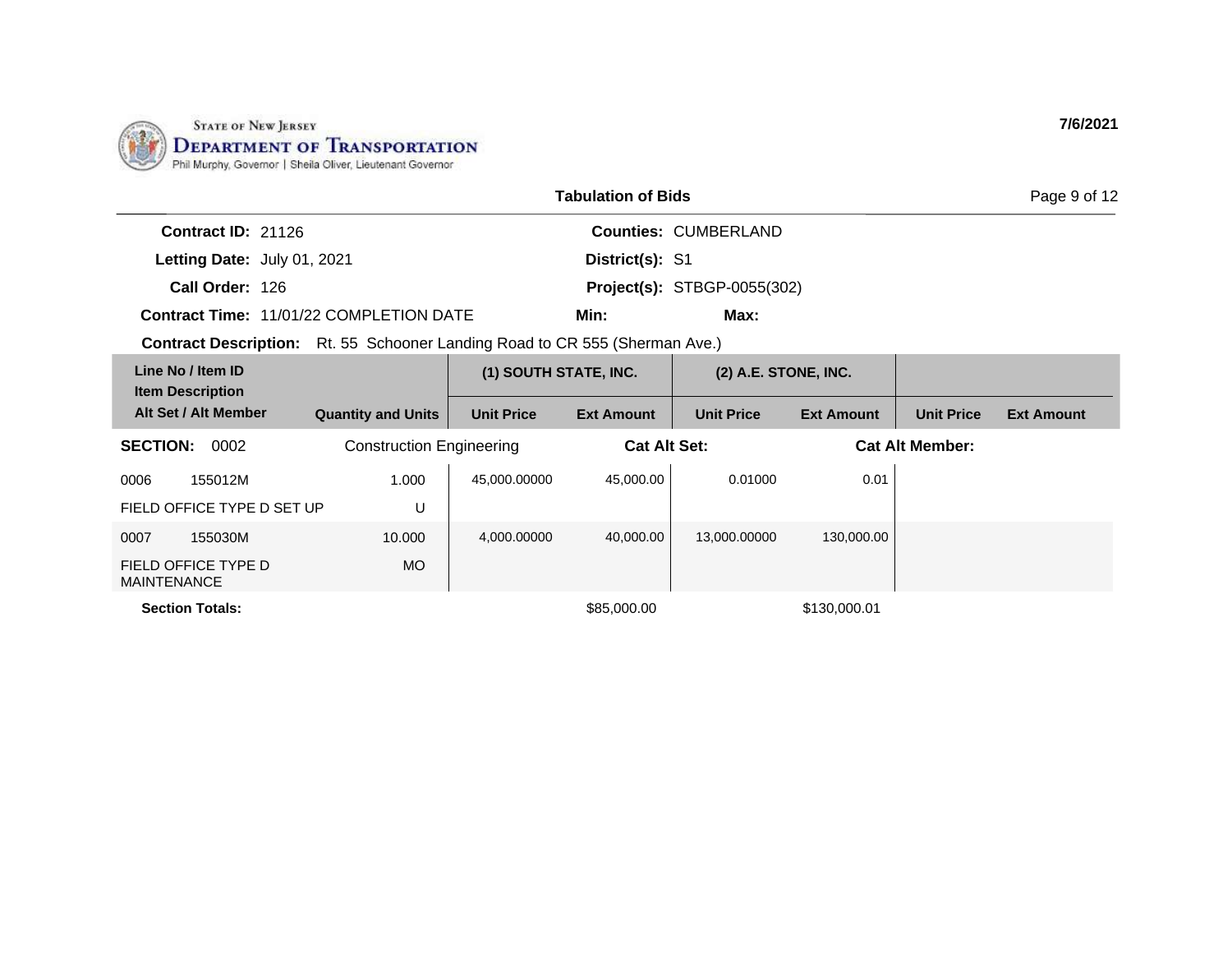

|                                                | <b>Tabulation of Bids</b> |                                    | Page 10 of 12 |
|------------------------------------------------|---------------------------|------------------------------------|---------------|
| Contract $ID: 21126$                           |                           | <b>Counties: CUMBERLAND</b>        |               |
| Letting Date: July 01, 2021                    | District(s): S1           |                                    |               |
| Call Order: 126                                |                           | <b>Project(s): STBGP-0055(302)</b> |               |
| <b>Contract Time: 11/01/22 COMPLETION DATE</b> | Min:                      | Max:                               |               |

| Line No / Item ID<br><b>Item Description</b>     |                             | (1) SOUTH STATE, INC. |                     | $(2)$ A.E. STONE, INC. |                   |                        |                   |
|--------------------------------------------------|-----------------------------|-----------------------|---------------------|------------------------|-------------------|------------------------|-------------------|
| Alt Set / Alt Member                             | <b>Quantity and Units</b>   | <b>Unit Price</b>     | <b>Ext Amount</b>   | <b>Unit Price</b>      | <b>Ext Amount</b> | <b>Unit Price</b>      | <b>Ext Amount</b> |
| <b>SECTION:</b><br>0003                          | (Non-Participating (Roadway |                       | <b>Cat Alt Set:</b> |                        |                   | <b>Cat Alt Member:</b> |                   |
| 152015P<br>0002                                  | 1.000                       | 100.00000             | 100.00              | 0.01000                | 0.01              |                        |                   |
| POLLUTION LIABILITY INSURANCE                    | <b>DOLL</b>                 |                       |                     |                        |                   |                        |                   |
| 802021M<br>0050                                  | 7.000                       | 500.00000             | 3,500.00            | 500.00000              | 3,500.00          |                        |                   |
| TREE REMOVAL, OVER 6" TO 12"<br><b>DIAMETER</b>  | U                           |                       |                     |                        |                   |                        |                   |
| 802024M<br>0051                                  | 8.000                       | 1,100.00000           | 8,800.00            | 1,000.00000            | 8,000.00          |                        |                   |
| TREE REMOVAL, OVER 12" TO 18"<br><b>DIAMETER</b> | U                           |                       |                     |                        |                   |                        |                   |
| 0052<br>802027M                                  | 1.000                       | 1,800.00000           | 1,800.00            | 1,500.00000            | 1,500.00          |                        |                   |
| TREE REMOVAL, OVER 18" TO 24"<br><b>DIAMETER</b> | U                           |                       |                     |                        |                   |                        |                   |
| <b>Section Totals:</b>                           |                             |                       | \$14,200.00         |                        | \$13,000.01       |                        |                   |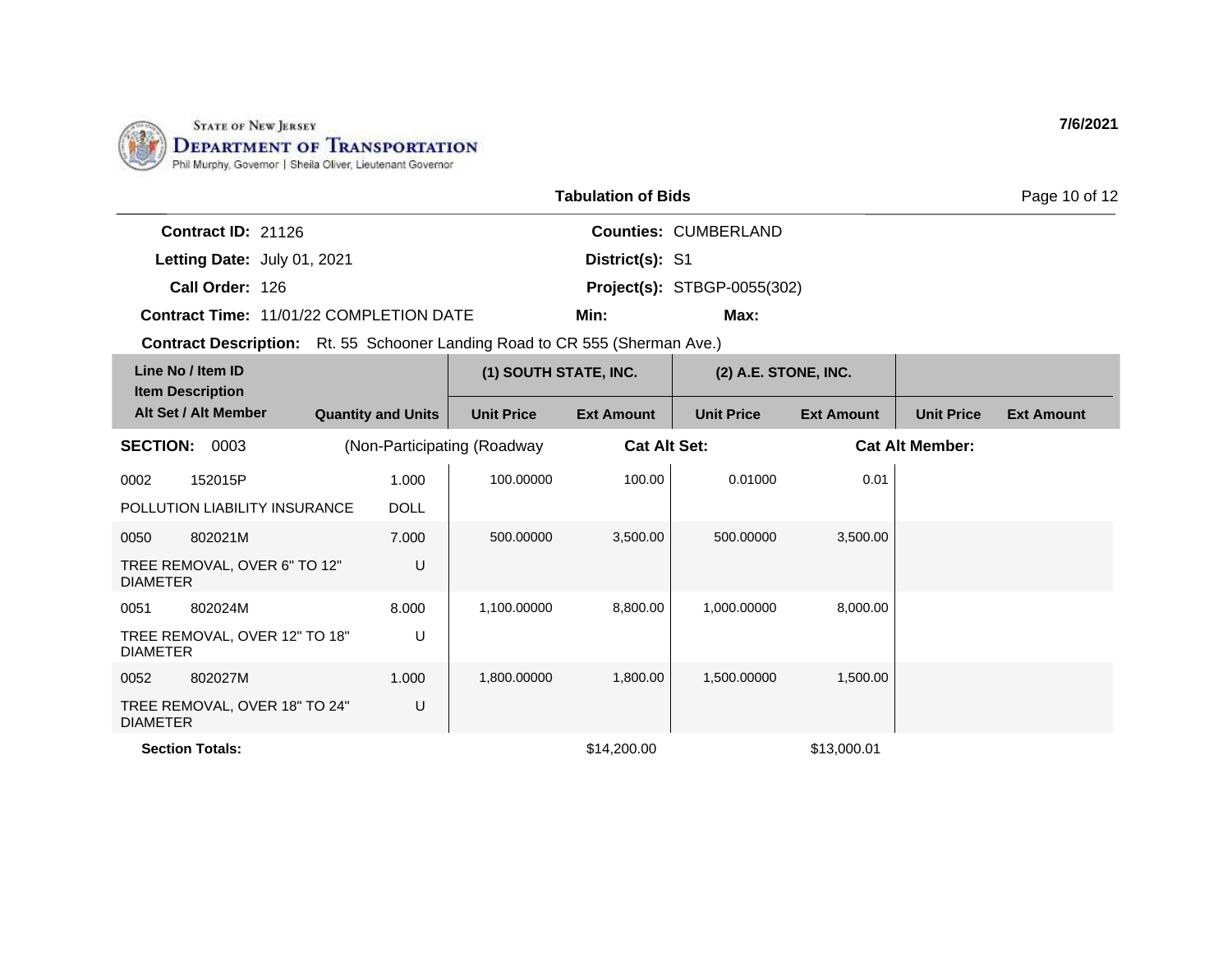

|                                                | <b>Tabulation of Bids</b> |                                    | Page 11 of 12 |  |  |
|------------------------------------------------|---------------------------|------------------------------------|---------------|--|--|
| Contract ID: 21126                             |                           | <b>Counties: CUMBERLAND</b>        |               |  |  |
| Letting Date: July 01, 2021                    | District(s): S1           |                                    |               |  |  |
| Call Order: 126                                |                           | <b>Project(s): STBGP-0055(302)</b> |               |  |  |
| <b>Contract Time: 11/01/22 COMPLETION DATE</b> | Min:                      | Max:                               |               |  |  |

| Line No / Item ID<br><b>Item Description</b>      |                           | (1) SOUTH STATE, INC. |                     | $(2)$ A.E. STONE, INC. |                   |                        |                   |
|---------------------------------------------------|---------------------------|-----------------------|---------------------|------------------------|-------------------|------------------------|-------------------|
| Alt Set / Alt Member                              | <b>Quantity and Units</b> | <b>Unit Price</b>     | <b>Ext Amount</b>   | <b>Unit Price</b>      | <b>Ext Amount</b> | <b>Unit Price</b>      | <b>Ext Amount</b> |
| 0004<br><b>SECTION:</b><br><b>Erosion Control</b> |                           |                       | <b>Cat Alt Set:</b> |                        |                   | <b>Cat Alt Member:</b> |                   |
| 0009<br>158006M                                   | 500.000                   | 1.00000               | 500.00              | 2.00000                | 1,000.00          |                        |                   |
| <b>SILT FENCE</b>                                 | LF                        |                       |                     |                        |                   |                        |                   |
| 0010<br>158063P                                   | (1)                       | 1,500.00000           | 1,500.00            | 0.01000                | 0.01              |                        |                   |
| <b>CONCRETE WASHOUT SYSTEM</b>                    | <b>LS</b>                 |                       |                     |                        |                   |                        |                   |
| 158072M<br>0011                                   | 2.000                     | 200.00000             | 400.00              | 500.00000              | 1,000.00          |                        |                   |
| OIL ONLY EMERGENCY SPILL KIT,<br>TYPE 1           | U                         |                       |                     |                        |                   |                        |                   |
| <b>Section Totals:</b>                            |                           |                       | \$2,400.00          |                        | \$2,000.01        |                        |                   |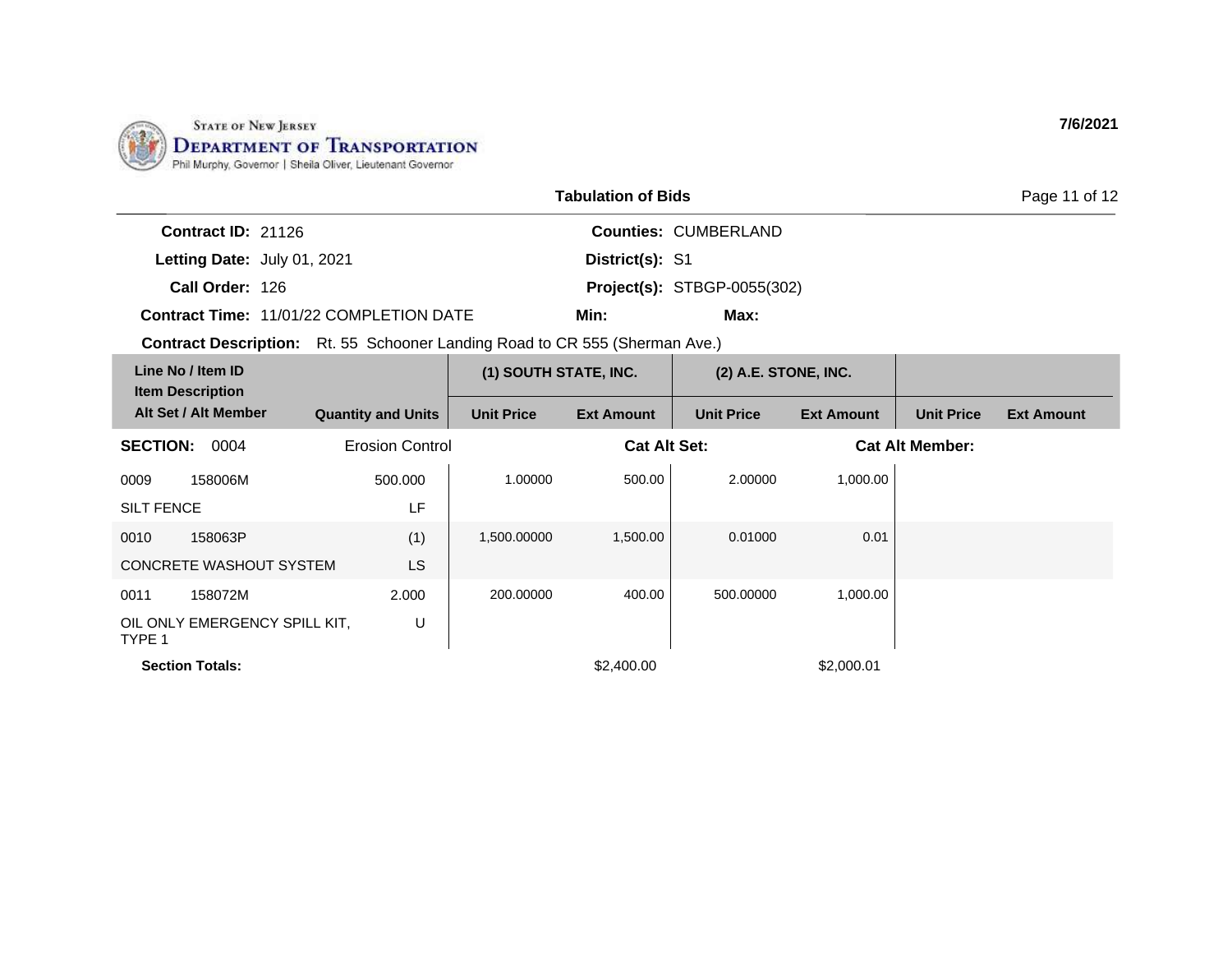

| <b>Tabulation of Bids</b>                                                          |                              |                       |                   |                                    |                   |                        | Page 12 of 12     |
|------------------------------------------------------------------------------------|------------------------------|-----------------------|-------------------|------------------------------------|-------------------|------------------------|-------------------|
| Contract ID: 21126                                                                 |                              |                       |                   | <b>Counties: CUMBERLAND</b>        |                   |                        |                   |
| Letting Date: July 01, 2021                                                        |                              |                       | District(s): S1   |                                    |                   |                        |                   |
| Call Order: 126                                                                    |                              |                       |                   | <b>Project(s): STBGP-0055(302)</b> |                   |                        |                   |
| <b>Contract Time: 11/01/22 COMPLETION DATE</b>                                     |                              |                       | Min:              | Max:                               |                   |                        |                   |
| <b>Contract Description:</b> Rt. 55 Schooner Landing Road to CR 555 (Sherman Ave.) |                              |                       |                   |                                    |                   |                        |                   |
| Line No / Item ID<br><b>Item Description</b>                                       |                              | (1) SOUTH STATE, INC. |                   | (2) A.E. STONE, INC.               |                   |                        |                   |
| Alt Set / Alt Member                                                               | <b>Quantity and Units</b>    | <b>Unit Price</b>     | <b>Ext Amount</b> | <b>Unit Price</b>                  | <b>Ext Amount</b> | <b>Unit Price</b>      | <b>Ext Amount</b> |
| <b>SECTION:</b><br>0005                                                            | General Landscape            |                       |                   | <b>Cat Alt Set:</b>                |                   | <b>Cat Alt Member:</b> |                   |
| 805003M<br>0053                                                                    | 504.000                      | 10.00000              | 5,040.00          | 15.00000                           | 7,560.00          |                        |                   |
| <b>TURF REPAIR STRIP</b>                                                           | LF                           |                       |                   |                                    |                   |                        |                   |
| <b>Section Totals:</b>                                                             |                              |                       | \$5,040.00        |                                    | \$7,560.00        |                        |                   |
|                                                                                    | <b>Contract Totals</b>       |                       | \$2,194,812.82    |                                    | \$2,777,000.00    |                        |                   |
|                                                                                    | <b>Cost Plus Time Totals</b> |                       | \$2,194,812.82    |                                    | \$2,777,000.00    |                        |                   |
| () indicates item is bid as Lump Sum                                               |                              |                       |                   |                                    |                   |                        |                   |